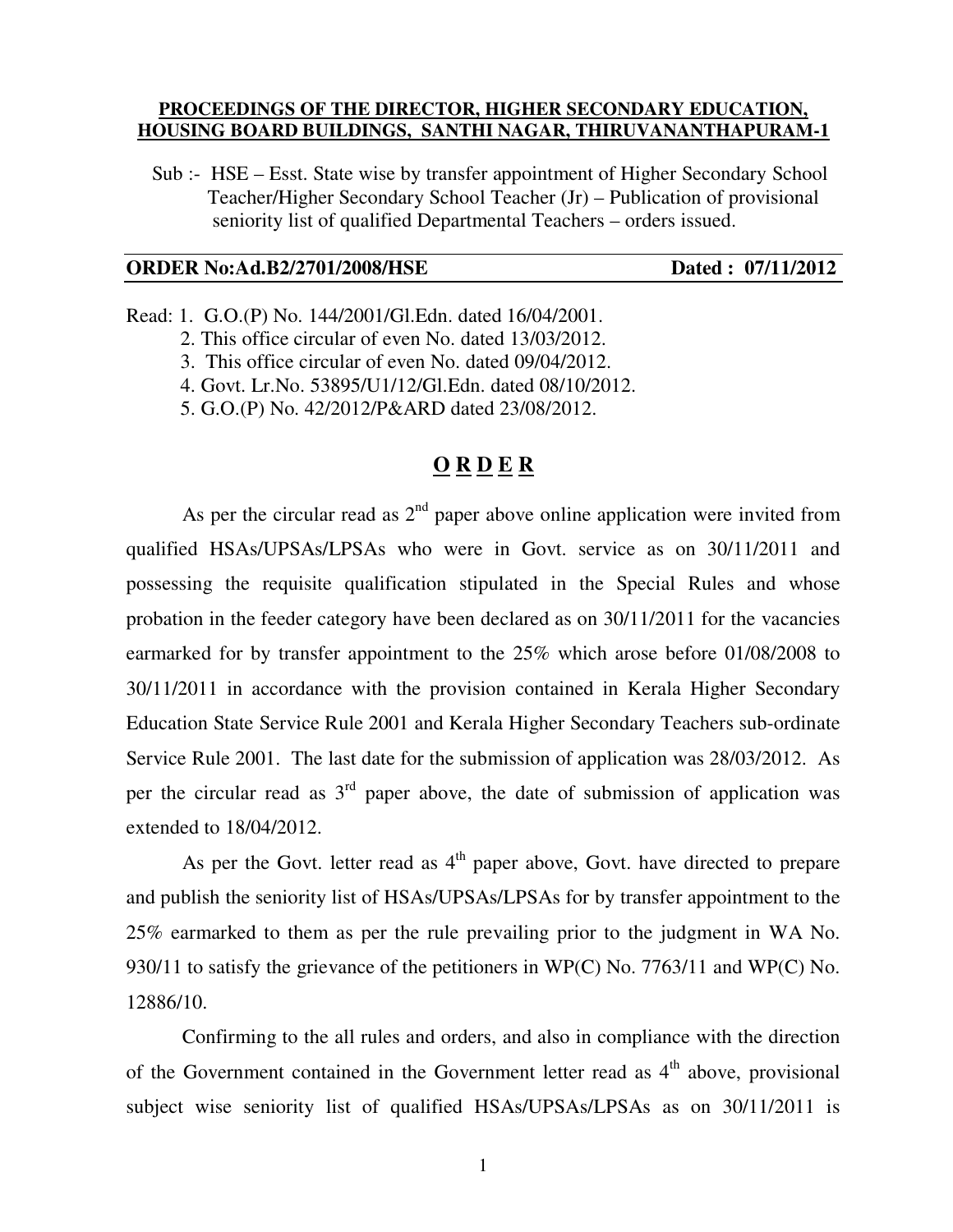prepared and published for the available vacancies in each subject as on 30/11/2011 purely based on the data submitted by the applicants through online.

| Sl. No.        | <b>Name of Subject</b>   | No. of vacancies as on 30/11/2011 |              |
|----------------|--------------------------|-----------------------------------|--------------|
|                |                          | <b>HSST</b>                       | HSST (Jr)    |
| $\mathbf{1}$   | English                  | 55                                | 42           |
| $\overline{2}$ | Malayalam                | 44                                | 37           |
| 3              | Hindi                    |                                   | 12           |
| $\overline{4}$ | Arabic                   |                                   | 43           |
| 5              | Sanskrit                 |                                   | 6            |
| 6              | Physics                  | 24                                | 50           |
| 7              | Chemistry                | 12                                | 63           |
| 8              | Commerce                 | 24                                | 126          |
| 9              | <b>Computer Science</b>  | 20                                | 14           |
| 10             | Geography                | $\overline{4}$                    | 6            |
| 11             | <b>Political Science</b> | 28                                | 28           |
| 12             | History                  | 48                                | 15           |
| 13             | Geology                  | 3                                 | $\mathbf{1}$ |
| 14             | Journalism               | $\overline{4}$                    | $\mathbf{1}$ |
| 15             | Psychology               | $\overline{2}$                    | $\mathbf{1}$ |
| 16             | Social work              | 3                                 | $\mathbf{1}$ |
| 17             | <b>Botany</b>            |                                   | 13           |
| 18             | Zoology                  |                                   | 21           |
| 19             | Philosophy               | 3                                 | $\mathbf{1}$ |
| 20             | Home Science             | $\overline{2}$                    |              |
| 21             | Mathematics              | 20                                | 64           |
| 22             | Economics                | 53                                | 51           |
| 23             | Sociology                | 8                                 | 11           |
| 24             | <b>Statistics</b>        | 8                                 | $\mathbf{1}$ |
| 25             | Anthropology             | $\mathbf{1}$                      |              |

# **The details of vacancies are shown below:-**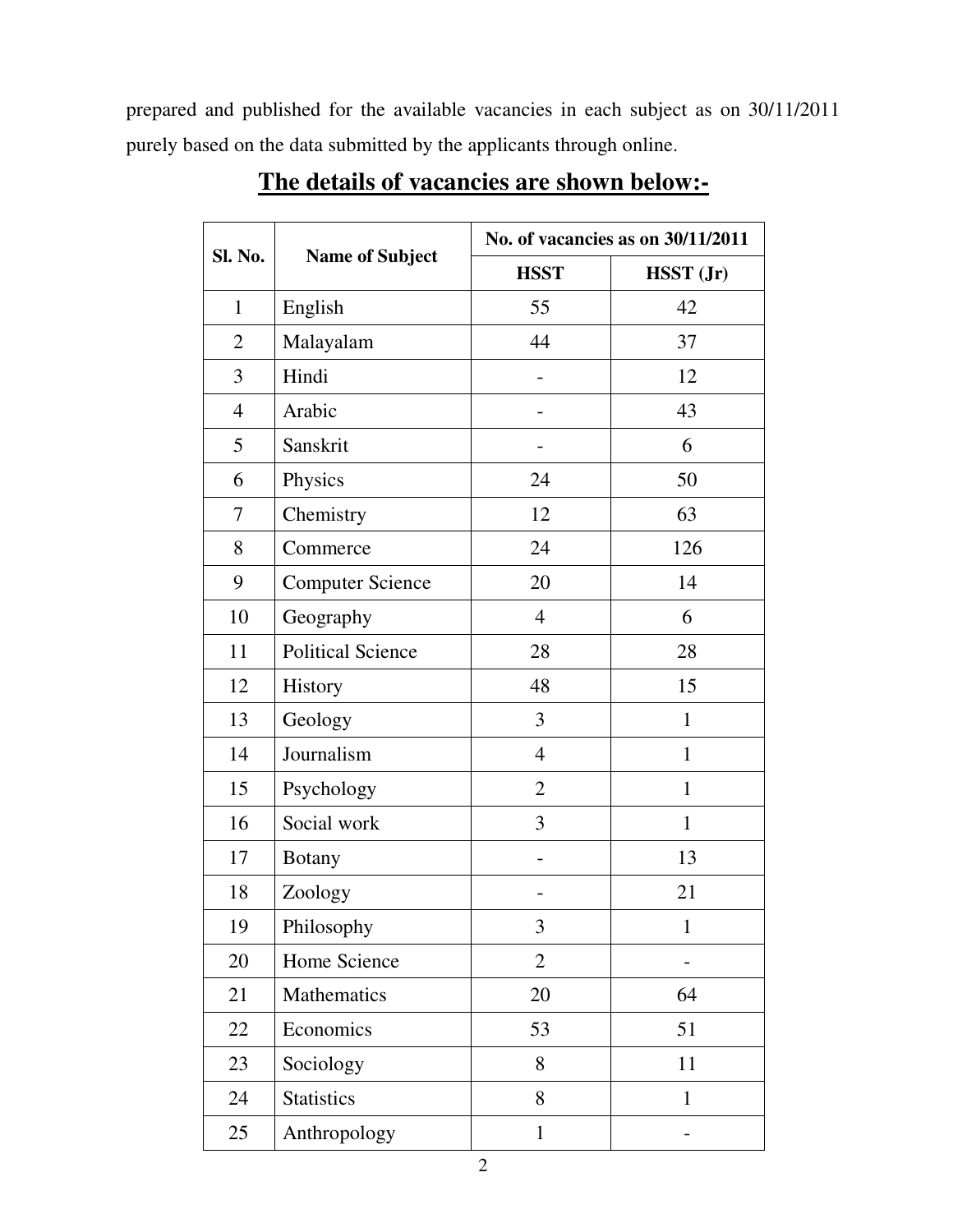As per Govt. order read as  $5<sup>th</sup>$  paper above Govt. have clarified that in the case of Inter District transfers, the transferee will have to commence and complete probation afresh in the new district even if he/she has successfully completed probation in the district from which he/she has been transferred.

 The defects/remarks noted in the concerned column in the provisional seniority list should be rectified by the teachers concerned on or before 25/11/2012. If the defects are not rectified with in the time limit they will be excluded from in the final seniority list. No further correspondence will be entertained in this regard. Objections or complaints if any, regarding ranking, omission or any other discrepancy in the list should be brought to the notice of the undersigned by the teachers with necessary proof in the cover super scribed **"Departmental Teachers Seniority Compliant – provisional list published on 14/11/2012"** so as to reach **before 25/11/2012.** Appeals on the provisional seniority list received after the last date prescribed will not be entertained on any account. **Details like 'Subject', 'Rank No', category and corresponding Application Number should be cited in all the correspondence, along with the supporting valid document countersigned by the Head Master/Principal/AEO/DEO/DDE concerned.** 

 The teachers are informed that the list published herewith is purely "PROVISIONAL" and therefore the contents of the list shall not be taken as exhibits for filing appeals other than before the DHSE, as opportunities are offered to all to file objections, if any, which will be considered as per Rules. The final list will be published only after examining the objections.

 The applications submitted by the departmental teachers who are not possessing the required qualifications as stipulated in the Special Rules and whose probation have not been declared in the feeder category as on the cut off date prescribed (30/11/2011) and submitted by various other categories which are not included in the Special Rules are summarily rejected and no further correspondence will be entertained in this regard.